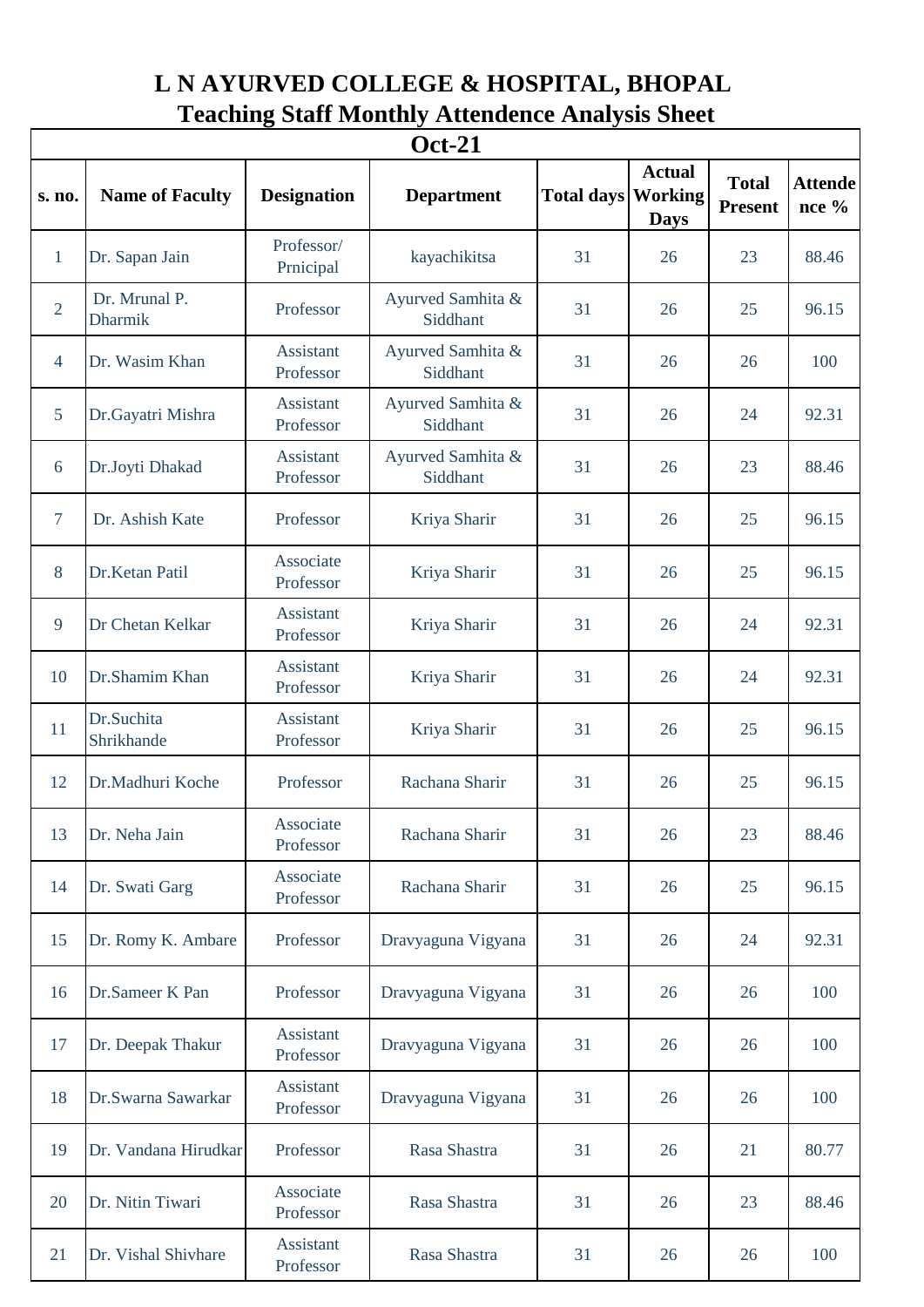| 22 | Dr. Pravin Kherde                   | Professor                     | Rog-Nidan                        | 31 | 26 | 26 | 100   |
|----|-------------------------------------|-------------------------------|----------------------------------|----|----|----|-------|
| 23 | Dr. Niketan Samaiya                 | Assistant<br>Professor        | Rog-Nidan                        | 31 | 26 | 26 | 100   |
| 24 | Dr.Naha sahare                      | Associate<br>Professor        | Rog-Nidan                        | 31 | 26 | 24 | 92.31 |
| 25 | Dr. Jayesh<br>Shrigadiwar           | Professor                     | <b>Agad Tantra</b>               | 31 | 26 | 25 | 96.15 |
| 26 | Dr. Durga Shankar<br>Agrawal        | Professor                     | <b>Agad Tantra</b>               | 31 | 26 | 25 | 96.15 |
| 27 | Dr. Ravikant Gupta                  | <b>Assistant</b><br>Professor | <b>Agad Tantra</b>               | 31 | 26 | 26 | 100   |
| 28 | Dr Swati Gajendra<br><b>Bamnote</b> | Professor                     | Swasthavritta & Yoga             | 31 | 26 | 25 | 96.15 |
| 29 | Dr. Aakansha Patwa                  | Associate<br>Professor        | Swasthavritta & Yoga             | 31 | 26 | 26 | 100   |
| 30 | Dr. Suchendra Sahu                  | <b>Assistant</b><br>Professor | Swasthavritta & Yoga             | 31 | 26 | 23 | 88.46 |
| 31 | Dr. Surekha M. Jumle                | Professor                     | Kaumarbhrity / Bal<br>Rog        | 31 | 26 | 21 | 80.77 |
| 32 | Dr. Shailesh Jain                   | Professor                     | Kaumarbhrity / Bal<br>Rog        | 31 | 26 | 24 | 92.31 |
| 33 | Dr. Prashant patil                  | <b>Assistant</b><br>Professor | Kaumarbhrity / Bal<br>Rog        | 31 | 26 | 22 | 84.62 |
| 34 | Dr. Deepak Kumar<br>Yadav           | Assistant<br>Professor        | Kaumarbhrity / Bal<br>Rog        | 31 | 26 | 19 | 73.08 |
| 35 | Dr. Maya Nathuji<br>Kamble          | Professor                     | Prasuti Tantra Evam<br>Stri Roga | 31 | 26 | 24 | 92.31 |
| 36 | Dr. Vrushaali N<br>Dodke            | Associate<br>Professor        | Prasuti Tantra Evam<br>Stri Roga | 31 | 26 | 24 | 92.31 |
| 37 | Dr.Adil Khan                        | Assistant<br>Professor        | Prasuti Tantra Evam<br>Stri Roga | 31 | 26 | 23 | 88.46 |
| 38 | Dr.Chitrakla Patel                  | Assistant<br>Professor        | Prasuti Tantra Evam<br>Stri Roga | 31 | 26 | 22 | 84.62 |
| 39 | Dr. Pawan Lekurwale                 | Professor                     | kayachikitsa                     | 31 | 26 | 24 | 92.31 |
| 40 | Dr. Surendra S.Rajput               | <b>Assistant</b><br>Professor | kayachikitsa                     | 31 | 26 | 24 | 92.31 |
| 41 | Dr.Priyanka Sharma                  | <b>Assistant</b><br>Professor | kayachikitsa                     | 31 | 26 | 24 | 92.31 |
| 42 | Dr. Shivarama Prasad<br>kethamakka  | Professor                     | Panchakarma                      | 31 | 26 | 25 | 96.15 |
| 43 | Dr.Devarakonda satya<br>prakash     | Professor                     | Panchakarma                      | 31 | 26 | 24 | 92.31 |
| 44 | Dr. Pankaj Nigam                    | Associate<br>Professor        | Panchakarma                      | 31 | 26 | 24 | 92.31 |
| 45 | Dr. Arun Gupta                      | Associate<br>Professor        | Panchakarma                      | 31 | 26 | 23 | 88.46 |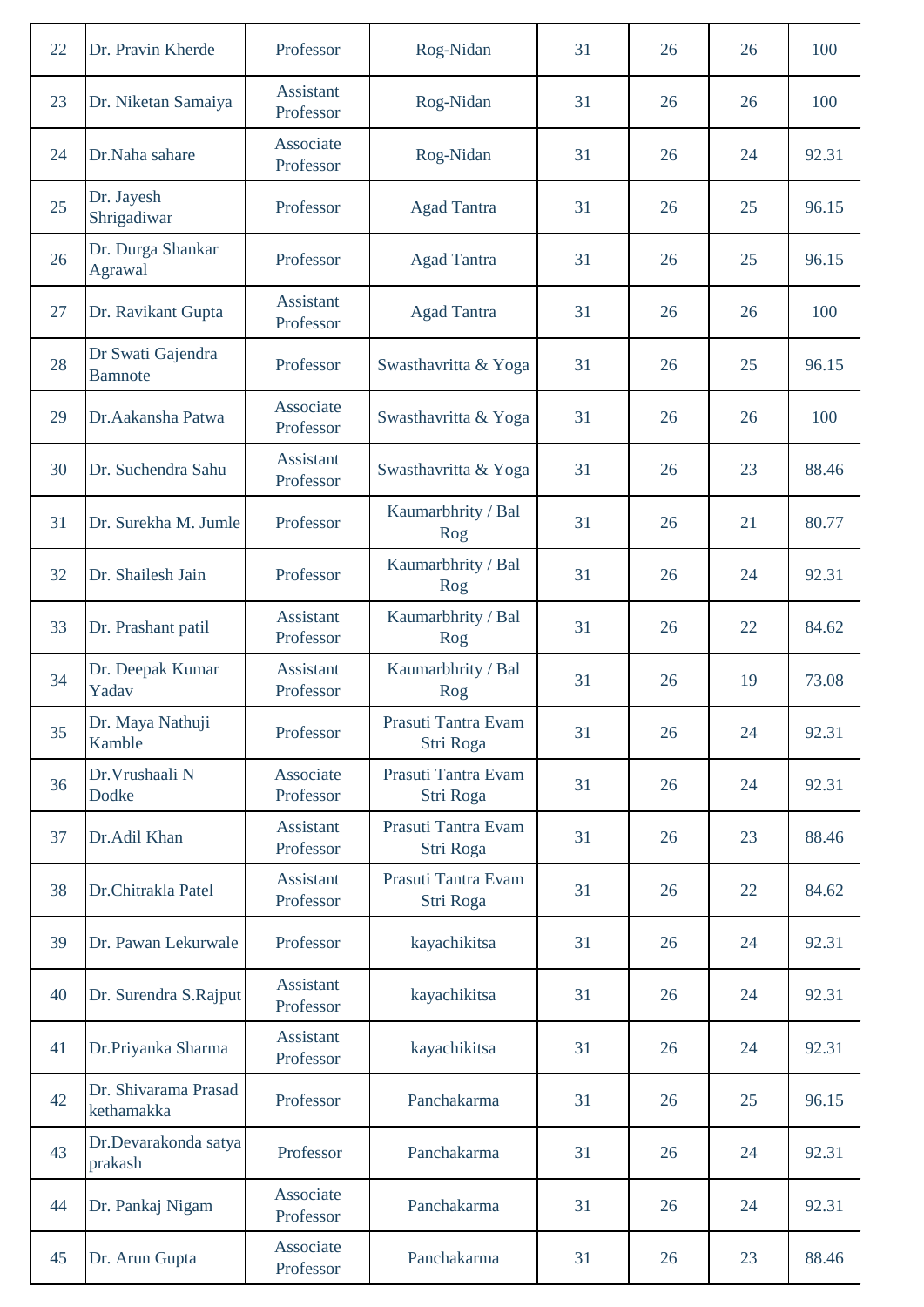| 46 | Dr. Swati Jain                 | Professor                     | Shalya                | 31 | 26 | 26 | 100   |
|----|--------------------------------|-------------------------------|-----------------------|----|----|----|-------|
| 47 | Dr.Nirmala Sawarkar            | Associate<br>Professor        | Shalya                | 31 | 26 | 24 | 92.31 |
| 48 | Dr. Ashutosh Shukla            | Assistant<br>Professor        | Shalya                | 31 | 26 | 23 | 88.46 |
| 49 | Dr. Shilpa Dhote               | professor                     | Shalakya              | 31 | 26 | 25 | 96.15 |
| 50 | Dr. Sarita Ghanshyam<br>Gharde | Associate<br>Professor        | Shalakya              | 31 | 26 | 24 | 92.31 |
| 51 | Dr. Nikita Baghel              | Assistant<br>Professor        | Shalakya              | 31 | 26 | 26 | 100   |
| 52 | Dr. Mohit Tawar                | <b>Assistant</b><br>Professor | Yoga teacher          | 31 | 26 | 22 | 84.62 |
| 53 | Dr. Vikas Panday               | Assistant<br>Professor        | <b>Biostatisician</b> | 31 | 26 | 25 | 96.15 |
| 54 | Dr.Shikha Sharma               | Assistant<br>Professor        | Shalakya              | 31 | 20 | 20 | 100   |
| 55 | Dr.Meghnandini M<br>khandare   | professor                     | Dravyaguna Vigyana    | 31 | 20 | 20 | 100   |